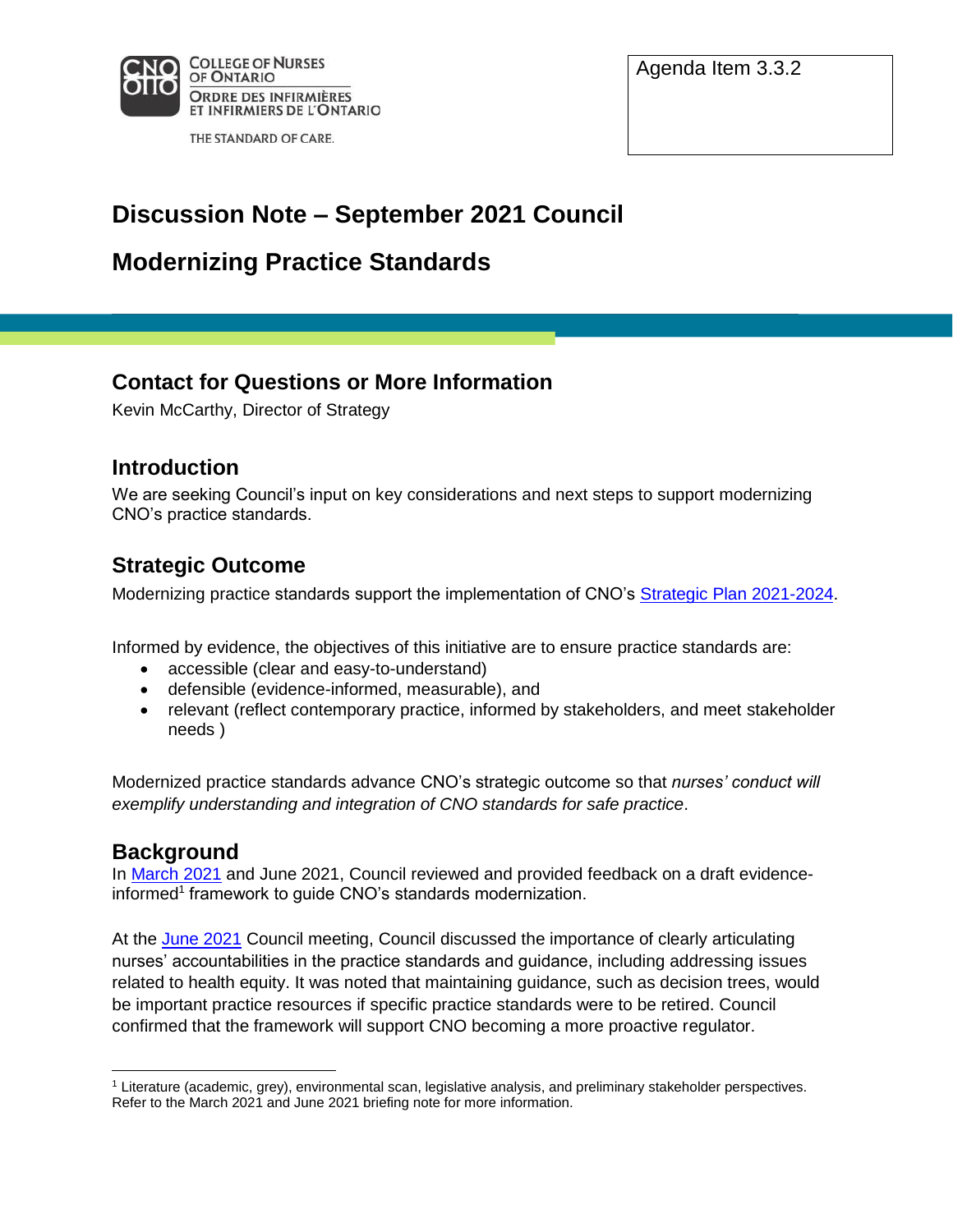Under this draft framework, CNO proposed that the Code of Conduct, which was first approved in December 2018, would be updated to ensure relevance to current nursing practice, health system realities, changing expectations and societal values. Given that the Code of Conduct is meant to be overarching and set out the key accountabilities of a nurse, topic specific practice standards would be situated underneath the Code of Conduct, as appropriate, to contain the necessary detail to support the breadth of CNO's regulatory work to protect the public.

This draft framework continues to evolve and be informed by many sources of evidence which includes:

- literature,
- jurisdictional scans,
- identifying and analysing risk to the public,
- consultation with regulatory functions and,
- preliminary stakeholder perspectives.

Council received and discussed the findings of the literature review and jurisdictional scans in March 2021.

#### **Preliminary Stakeholder Perspectives**

Given the COVID-19 pandemic, external engagement and broad communication has been limited. Early consultations with the following stakeholders have been conducted to date:

- Citizen's Advisory Group,
- Nurse Advisory Group<sup>2</sup> and
- Key Informants in diversity, equity and inclusion.

Key themes from these consultations are outlined below:

- Modern standards must retain salient information from existing standards.
- Modern standards must be clear, understandable and reassure the public of what they can expect from a nurse.
- Modern standards must adjust to meet evolving public and health care system realities and expectations.
- Clarity is required on the differences between practice standards and guidance, and the role guidance plays in nursing practice.
- Modern standards must reflect diversity, equity and inclusion principles and appropriate terminology.
- The Code of Conduct must be robust and comprehensive to contain necessary detail to support safe nursing practice.



<sup>&</sup>lt;sup>2</sup> This is a CNO advisory group formed for the purposes of consultation on Standards Modernization. The group consists of nurses from different geographical regions, roles, practice settings and years of experience.